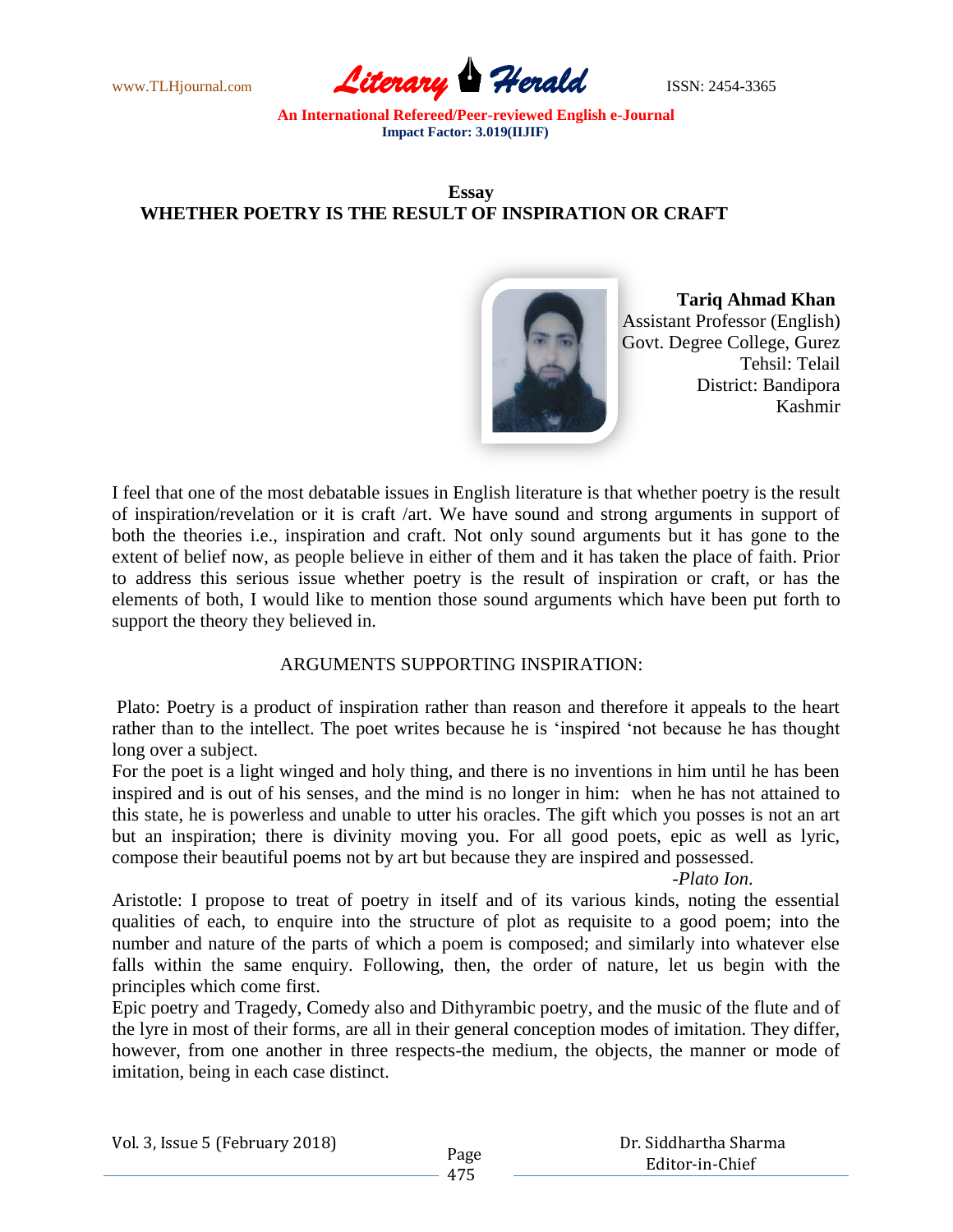

For as there are persons, who, by conscious art or mere habit, imitate and represent various objects through the medium of color and form, or again by the voice; so in the arts above mentioned, taken as a whole, the imitation is produced by rhythm, language, or 'harmony,' either singly or combined.

- Aristotle *Poetics*

William Wordsworth: Poetry is the spontaneous overflow of powerful feelings. It has its origin in emotions recollected in tranquility.

S T Coleridge: Primary imagination is involuntary, an unconscious act of the mind. Secondary imagination is a faculty which helps the poet in revealing the beautiful and permanent forms of nature; it is the shaping sprit, a unifying and creative faculty.

Coleridge"s "Kubla Khan" is completely the product of his imagination, and is full of supernatural elements,

John Keats: If poetry comes not as naturally as leaves to a tree, it had better not to come at all. William Blake: "I am under the direction of messengers from heaven daily and nightly."

P B Shelley: poets are hierophants of an unaprehended inspiration; the mirrors of the gigantic shadows which futurity casts upon the present; the words which express what they understand not; the trumpets which sing to battle, and feel not what they inspire; the influence which is moved not, but moves .poets are the unacknowledged legislators of the world.

Poetry, in a general sense, may be defined to be 'the expression of the imagination'; and poetry is connate with the origin of man.

Poetry is indeed something divine. It is at once the centre and circumference of knowledge; it is that which comprehends all science, and that to which all science must be referred.

-"*In Defense of poetry"*

Wallace Stevens: The poet is the priest of the invisible.

Agatha Christie: I don"t know what put the Leonides family into my head- they just came. Then, like Topsy "they growed.

Northrop Fry: "In the critical path" Fry states that man lives in two worlds-one of reality (i.e. his objective environment) and the other of imagination, of desire, hope, belief, ambition and fantasy. In the second world which is the realm of literature and therefore, the language of it is metaphorical and mythical but not logical. It is through myth that the world can be apprehended.

Robert Frost: "I have never started a poem yet whose end I knew. Writing a poem is discovering."

Dr Sir Muhammad Iqbal:

"Nikli to lab-e-Iqbal se par jane kiski hai ye sada

Paigam-e-sukoon pohancha bhi gayi dil mehfil ka tadpa bhi gayi".

Though uttered by Iqbal but know not whose is this voice?

Conveyed the message and shattered the heart of the gathering too.

All the aforementioned definitions are actually arguments supporting the theory of Inspiration.

Vol. 3, Issue 5 (February 2018) Page

 Dr. Siddhartha Sharma Editor-in-Chief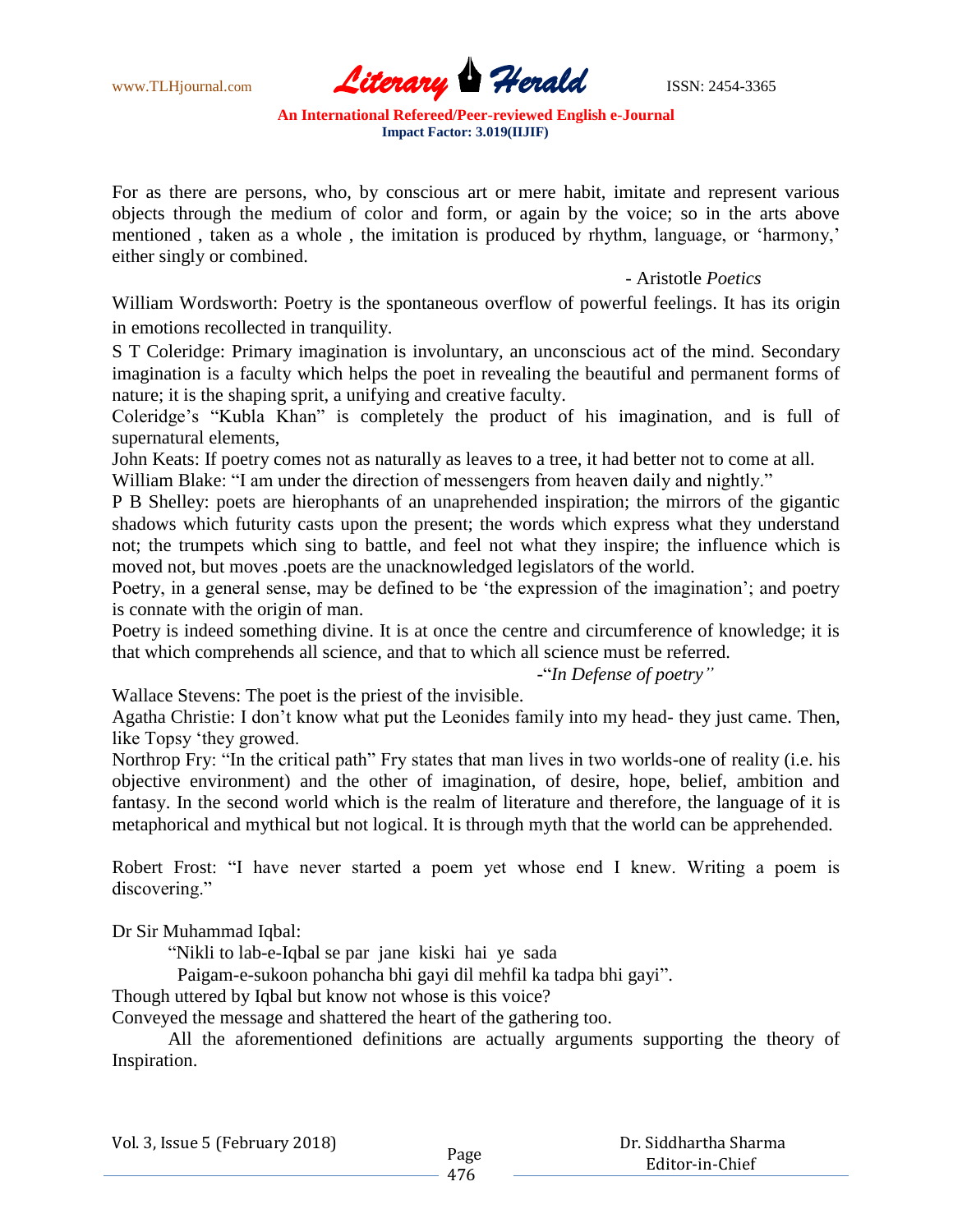

### ARGUMENTS SUPPORTING CRAFT

Alexander Pope:

"True ease in poetry comes from art not chance; As those move easiest who have learned to dance. Learn hence for ancient rules a just esteem; To copy nature is to copy them" -

-"*Essay on Criticism"*

T S Eliot: "Poetry is not a turning loose of emotion, but an escape from emotion; it is not the expression of personality but an escape from personality".

The progress of an artist is a continual self sacrifice, a continual extinction of personality. –*"Tradition and Individual Talent"*

The only way of expressing emotion in the form of art is by finding an "Objective Correlative"; in other words, a set of objects, a situation, a chain of events which shall be the formula of that particular emotion; such that when the external facts, which must terminate in sensory experience, are given, the emotion is immediately evoked."

*"On Hamlet"*

John Dryden: In his preface to "Religio Laisi" Dryden says, "the expressions of a poem designed purely for instruction ought to be plain and natural, and yet majestic…the florid, elevated and figurative way is for the passions; for (these) are begotten in the soul by showing the objects out of their true proportion. *A man is to be cheated into passion but to be reasoned into truth".* The abovementioned descriptions are the strong arguments favouring the theory of art or craft.

#### COMMENTS ON THE THEORY OF CRAFT OR NEO-CLASSICAL POETRY:

Neoclassical writers tended to view literature as something "artificial" or "artificed," something created by craft and study. Thus, craft and study are more important than talent or genius.

A poet was conceived no longer as someone specially gifted, but as an artisan, and in effect no spontaneous. Associations of ideas could be put into a poem. The art of poetry depended on the poet's knowledge of the rules of the craft. It freed the poet from superstitions, taught him to think steadily, and demanded of him a careful planning of a poem, a strict control of imagination and fancy. Imagination was controlled. One of the trends was rationalism. Poetry was generally written in poetic diction by the Neo-classical poets. Neo-classical poetry was mechanical and artificial to the last degree. It was "the product of intelligence playing upon the surface of life". It conspicuously lacked in emotion and imagination. It was primarily rational, argumentative, satirical and didactic. It was also exclusively "town" poetry dealing with the aristocratic class of society. Rural life, nature and common men were derided by the Augustan poets. In respect of language and meter too, it was inflexible and rigid.

A notable critic Walsh wrote to pope:

"The best of the modern poets in all languages are those that have nearest copied the ancients." It was a literature of intelligence, of wit, and of fancy. Not a literature of emotion, passion or creative genius. Spontaneity and simplicity were sacrificed to the dominant mania for elegance and correctness. More emphasis was laid on the form than on the spirit.

Vol. 3, Issue 5 (February 2018) Page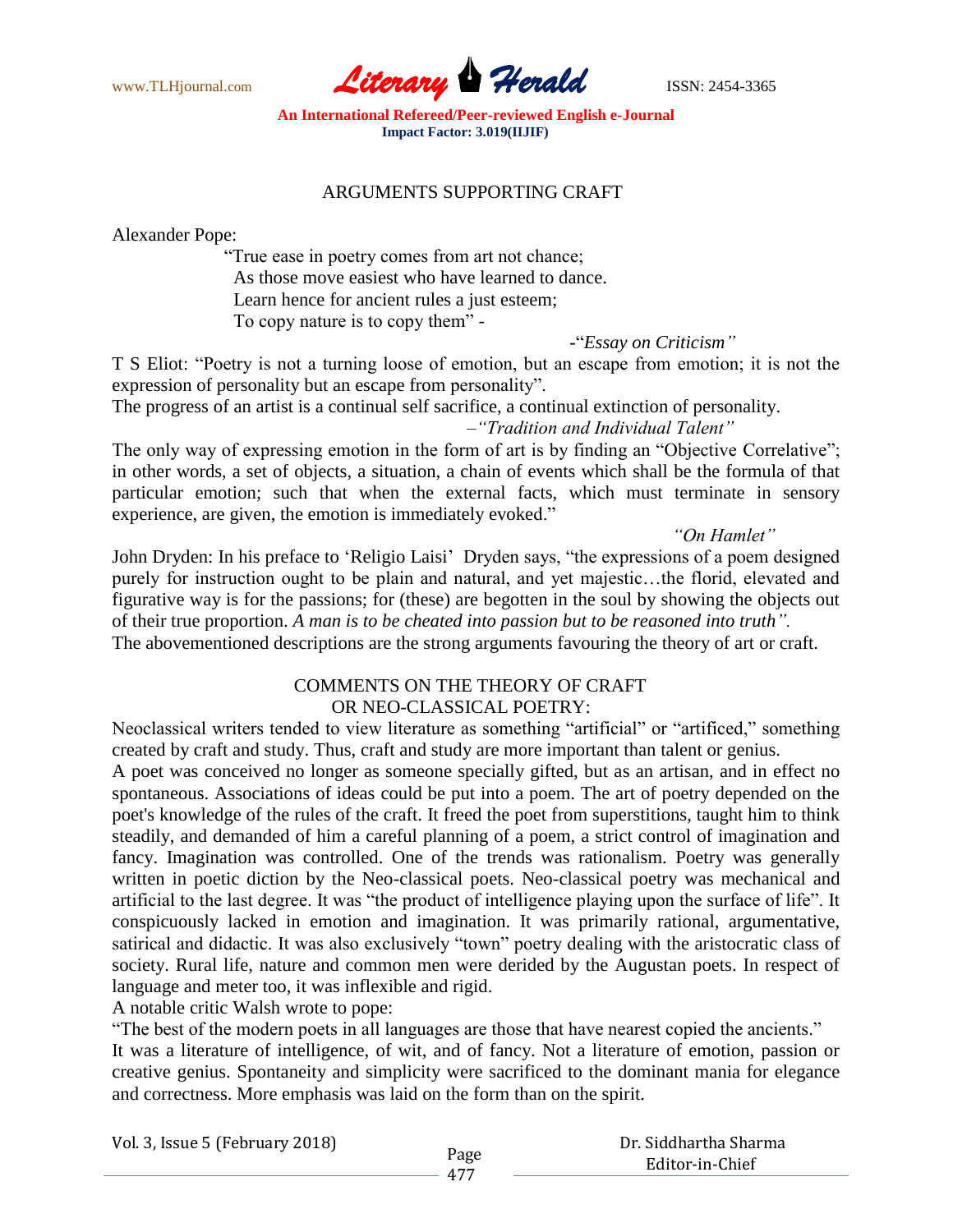

Alexander Pope says,

"And this unpolished rugged verse I chose As fittest for discourse and nearest prose" .

## COMMENTS ON THE THEORY OF INSPIRATION OR ROMANTICISM:

As we are fully familiar with this fact, that poetry is not every one"s cup of tea, and it is also obvious and evident that poetry cannot be produced by mere efforts. There is some element of inspiration existing in this matter which is why we find almost in all the ancient poems the invocation made to the mythical Muse of poetry. Even in John Milton (next to William Shakespeare in English Literature) we find same invocation to the heavenly muse of poetry. Coleridge, not only a well known poet of romantic era but also a philosopher who wrote "Biographia Literaria" was unable to complete his famous poem "Kubla Khan-a fragment" due the disturbance of his friend"s arrival at the moment or time of inspiration with the result "Kubla Khan' remained a fragment. Quoting Plato 'there is a divinity moving you'. Romantics labored under a plethora of wit and imagination. When we consider poetry as inspiration and revelation, then, following the tradition is neither feasible nor the rule for the possessed poet. For following the rules laid down by ancients is the legacy of those who believe in craft. Now the question is how he succeeds in following the rhyme, rhythm and trend of his era or movement? The moment the poet is possessed, he is not only possessed but also preoccupied with certain prerequisites (rhyme, rhythm trend or movement etc.) to that degree that he adjusts the matter (inspiration) accordingly. It will not be unjust to accuse the possessed poet of not being able to move out of the trend on account of the preoccupation. Coleridge's 'Kubla Khan': a fragment is a great example. Even we don't have paucity of those poets who are unlettered but still good at poetry. Quoting Plato here will make it easier to decipher. Plato says, "For the poet is a light winged and holy thing, and there is no inventions in him until he has been inspired and is out of his senses, and the mind is no longer in him : when he has not attained to this state, he is powerless and unable to utter his oracles. The gift which you posses is not an art but an inspiration; there is divinity moving you. For all good poets, epic as well as lyric, compose their beautiful poems not by art but because they are inspired and possessed.

Here it is also necessary to mention that, Creative writings do have this touch of inspiration which cannot be denied but Critical writings are absolutely free from it.

To conclude this issue I would like to take refuge in W.B. Yeats' poem "Adam's Curse" in which he addresses the same subject.

> "And you and I, and talked of poetry. I said, "A line will take us hours maybe; Yet if it does not seem a moment's thought, Our stitching and unstitching has been naught. For to articulate sweet sounds together Is to work harder than all these, (And scrub a kitchen pavement, or break stones)